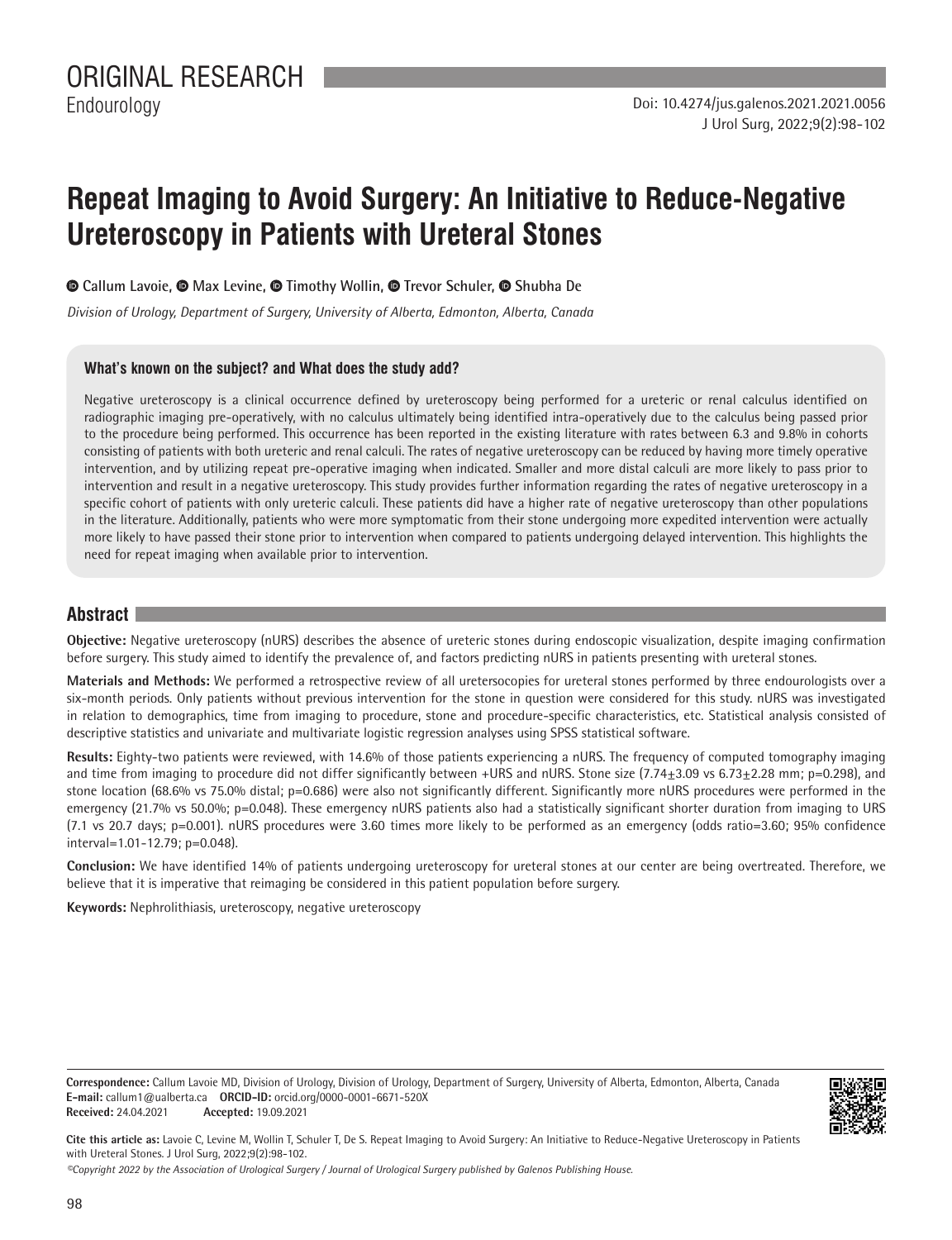# **Introduction**

With an estimated 1 in 11 North Americans developing kidney stones, many will ultimately require surgery to remove obstructing ureteral stones (1). Most kidney stones will pass spontaneously, however endoscopic stone removal is now readily performed for all anatomic regions of the upper urinary tract. Technological advancements have made ureteroscopy increasingly common as first-line treatment (2), as well as secondary treatment for failed SWL (3-5).

Despite significant progress in endoscopic stone management, there are several well-established complications. This particular study is concerned with negative ureteroscopy (nURS), defined as a surgical procedure performed for a stone on imaging where no stone is ultimately found despite its presence on imaging. In these cases, it is believed that the patient passed the stone without awareness of this fact. This results in surgical intervention in patients in whom it is no longer required, exposing them to unnecessary risks. Additionally, it represents a source of wasted operative resources in our already strained Canadian public healthcare system. Given the need to be judicious with healthcare resources, while protecting the best interests of our patients, the objective of this study was to better understand the factors contributing to nURS in patients with ureteric stones. Patients with symptomatic ureteral stones are typically motivated to undergo expedited surgery due of ongoing symptoms, and to avoid the perceived ongoing pain until spontaneous passage (if it occurs at all).

Therefore, we sought to define the incidence and any predictors of nURS at our center to create strategies to minimize future occurrences.

## **Materials and Methods**

We performed a retrospective evaluation of all patients who underwent ureteroscopy for ureteral stones at our center over six consecutive months. Only patients with untreated ureteral stones at the time of consultation were included in this analysis. Those with indwelling ureteral stents placed before surgery were excluded. A nURS was defined as failure to endoscopically locate the ureteral stone diagnosed on pre-operative imaging. Patients were reviewed with respect to demographics, presenting characteristics, and time from consultation to surgery. Preoperative imaging was manually reviewed, and intraoperative reports were used to assess the specifics of each procedure. Flexible and/or semi-rigid ureteroscopy was performed at the discretion of the urologist performing these procedures. Surgical technique was not standardized, due to the retrospective nature of this analysis.

### **Statistical Analysis**

Descriptive statistics were performed, comparing patients in which ureteroscopy identified stones (+URS) and nURS groups. Univariate, followed by multivariate regression analyses were performed to evaluate any associations with nURS.

## **Results**

Of 245 ureteroscopies performed over a 6-month period, we identified 82 ureteroscopies matching our inclusion/exclusion criteria. There were no significant differences between age (50.9 +URS vs 47.1 y nURS, p=0.390), gender (52.9% vs 58.3% male, p=0.726), and body mass index (BMI) (30.1 vs 29.3, p=0.696) between +URS and nURS.

The overall incidence of nURS was 14.6%, (n=12). Stone size  $(7.74 \pm 3.09 \text{ vs } 6.73 \pm 2.28 \text{ mm}; \text{ p=0.298})$  and location were not a statistically significant different in nURS vs +URS. The majority of stones were distal (+URS 68.6% vs nURS 75%). Only 3 of 11 stones not found during ureteroscopy were proximally positioned (above the pelvic brim) on pre-operative imaging (p=0.656) (Table 1).

There was no difference in the rates of pre-op imaging modalities between +URS and nURS [computed tomography (CT) in 87.0% vs 83.3%; p=0.736], and the average time from the first imaging confirmation of ureteral stone to the date of ureteroscopy was not significantly different  $(18d<sub>±</sub>14 + URS vs 9d<sub>±</sub>6 - URS; p=0.08)$ . Overall, there was no significant difference in historical stone procedures (20.0% +URS vs 25.0% nURS; p=0.694) (Table 1). There was also no difference in patients past medical history for pelvic surgery, or overall health as categorized by the American Society of Anesthesiologists Physical Status Classification (ASA score)  $(p > 0.05)$ .

Significantly more nURS procedures were performed as expedited cases that were performed on weekends or outside of elective operating room time (10% Routine vs 28.6% Expedited;  $p=0.048$ ). Out of 81 total procedures, 25.9%  $(n=21)$  was expedited. Additionally, expedited cases had a shorter interval between imaging and ureteroscopy (7.10 days vs 20.66 days; p=0.001). Expedited vs routine cases also showed no significant differences in size (7.91 vs 6.80 mm), distal stone position (73.3% vs 61.9%), or pre-op imaging modality (CT 84.7% vs 90.5%) (p>0.05). No other differences were identified between age, gender, BMI, surgeon, or average ASA score. nURS procedures were 3.60 times more likely in those who were expedited (odds ratio=3.60; 95% confidence interval=1.01-12.79; p=0.048) (Table 2).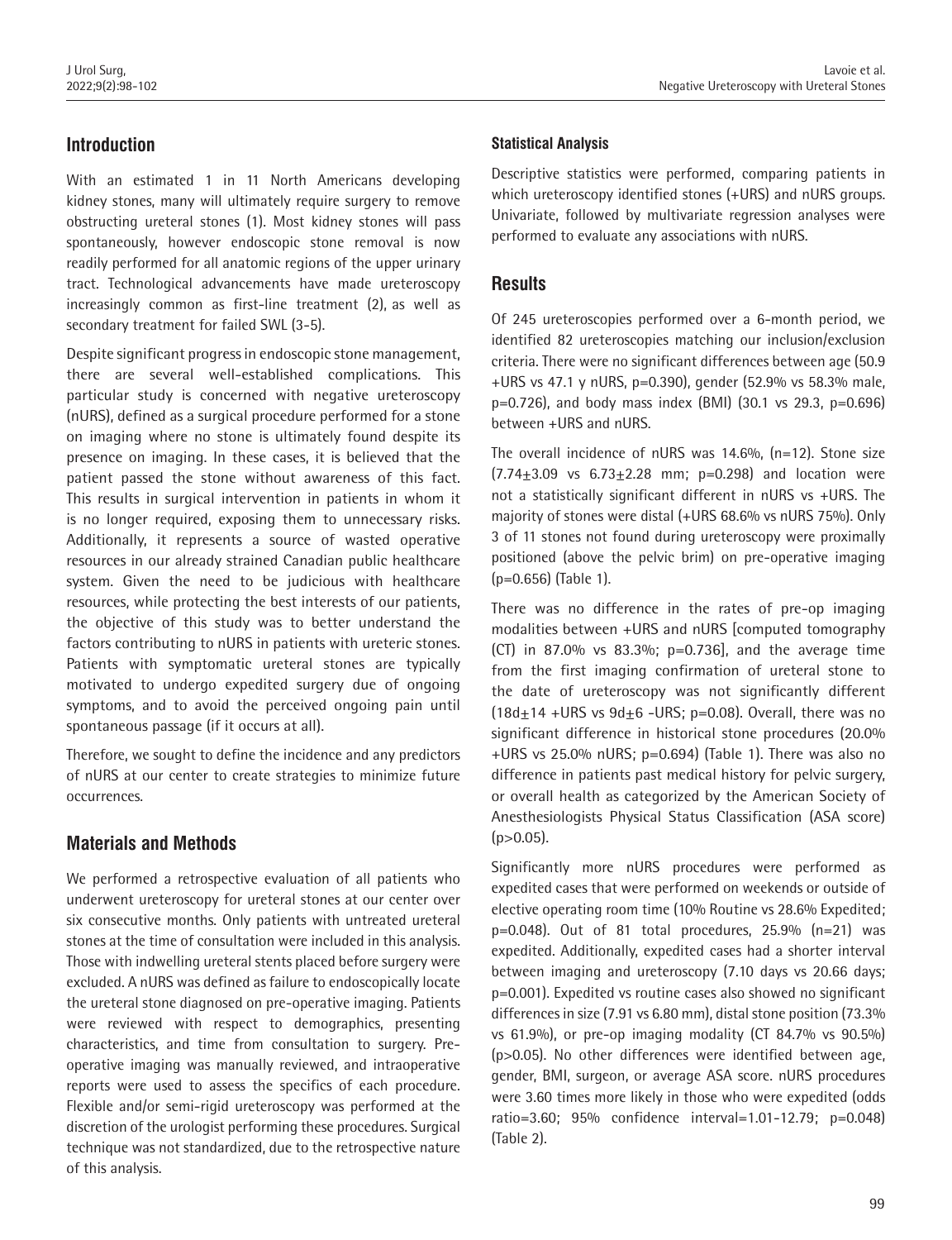| Table 1. Analysis of ureteral stones treated with ureteroscopy                                                                                        |                 |                 |         |                        |  |  |
|-------------------------------------------------------------------------------------------------------------------------------------------------------|-----------------|-----------------|---------|------------------------|--|--|
| Variable                                                                                                                                              | $+URS(n=70)$    | $nURS(n=12)$    | p-value | OR (95% CI)            |  |  |
| Age (years)                                                                                                                                           | 50.8            | 47.1            | 0.390   | 1.020 (0.975-1.066)    |  |  |
| Gender (male)                                                                                                                                         | 52.9%           | 58.3%           | 0.726   | 1.249 (0.361-4.314)    |  |  |
| BMI                                                                                                                                                   | 30.0            | 29.3            | 0.696   | 1.020 (0.923-1.128)    |  |  |
| Avg ASA score                                                                                                                                         | 1.97            | 2.08            | 0.549   | $0.735(0.268 - 2.013)$ |  |  |
| Emergency cases                                                                                                                                       | $21.7\%$ (n=15) | $50\% (n=6)$    | 0.048   | $0.278(0.08-0.99)$     |  |  |
| Recur. stones                                                                                                                                         | 20.0%           | 25.0%           | 0.694   | $0.750(0.179 - 3.140)$ |  |  |
| Stone size (mm)                                                                                                                                       | $7.74 + 3.09$   | $6.73 + 2.28$   | 0.298   | 1.149 (0.884-1.493)    |  |  |
| Stone side (L)                                                                                                                                        | 58.6%           | 33.3%           | 0.115   | 2.828 (0.778-10.282)   |  |  |
| <b>Uteral stone location</b>                                                                                                                          |                 |                 |         |                        |  |  |
| Distal                                                                                                                                                | 68.6%           | 75.0%           |         | $0.844(0.156 - 4.570)$ |  |  |
| Middle                                                                                                                                                | 12.9%           | 16.7%           | 0.686   | 2.437 (0.283-21.029)   |  |  |
| Proximal                                                                                                                                              | 18.6%           | 8.3%            |         |                        |  |  |
| CT performed                                                                                                                                          | 87.0% (n=60)    | $83.3\%$ (n=10) | 0.736   | 1.333 (0.250-7.097)    |  |  |
| Hydronephrosis                                                                                                                                        | 65.7% (n=46)    | $50.0\%$ (n=6)  | 0.466   | 2.190 (0.632-7.598)    |  |  |
| Time from first imaging to URS                                                                                                                        |                 |                 |         |                        |  |  |
| All patients                                                                                                                                          | 17.58           | 9.30            | 0.093   | $1.08(0.99 - 1.18)$    |  |  |
| Emergency cases                                                                                                                                       | 7.57            | 6.00            | 0.469   | $1.09(0.86 - 1.37)$    |  |  |
| <b>Surgeon</b>                                                                                                                                        |                 |                 |         |                        |  |  |
| $A(n=32)$                                                                                                                                             | $37.1\% (n=26)$ | $50.0\%$ (n=6)  |         | $5.53(0.62 - 49.41)$   |  |  |
| $B(n=25)$                                                                                                                                             | $34.3\%$ (n=24) | $8.3\%$ (n=1)   | 0.264   | $0.92$ $(0.25 - 3.46)$ |  |  |
| $C(n=25)$                                                                                                                                             | 28.6% (n=20)    | $41.7\%$ (n=5)  |         |                        |  |  |
| OR: Odds ratio, CI: Confidence interval, BMI: Body mass index, URS: Ureteroscopy, ASA: American Society of Anesthesiologists, CT: Computed tomography |                 |                 |         |                        |  |  |

| Table 2. Analysis of emergency vs non-emergency ureteroscopies                                                                                        |                      |                          |         |                          |  |  |
|-------------------------------------------------------------------------------------------------------------------------------------------------------|----------------------|--------------------------|---------|--------------------------|--|--|
| Variable                                                                                                                                              | ASA "E" (n=21) 25.9% | ASA Non-"E" (n=60) 74.1% | p-value | OR (95% CI)              |  |  |
| Age (years)                                                                                                                                           | 49                   | 51                       | 0.58    | $0.99$ $(0.995 - 1.026)$ |  |  |
| Gender (male)                                                                                                                                         | 52.4%                | 53.3%                    | 0.94    | $1.04(0.384 - 2.811)$    |  |  |
| BMI                                                                                                                                                   | 28                   | 30                       | 0.17    | $0.94(0.859 - 1.027)$    |  |  |
| Avg ASA score                                                                                                                                         | 1.90                 | 2.02                     | 0.46    | $0.73$ $(0.309 - 1.705)$ |  |  |
| <b>Negative URS</b>                                                                                                                                   | 28.6%                | 10.0%                    | 0.048   | 3.60 (1.013-12.793)      |  |  |
| Prev stone Tx                                                                                                                                         | 23.8%                | 20.0%                    | 0.71    | 1.25 (0.381-4.096)       |  |  |
| Stone size (mm)                                                                                                                                       | 6.80                 | 7.91%                    | 0.16    | $0.86$ (0.705-1.060)     |  |  |
| Stone side (L)                                                                                                                                        | 52.4%                | 55.0%                    | 0.83    | $0.9(0.332 - 2.437)$     |  |  |
| <b>Ureteric location</b>                                                                                                                              |                      |                          |         |                          |  |  |
| Distal                                                                                                                                                | 61.9%                | 73.3%                    | 0.29    |                          |  |  |
| Middle                                                                                                                                                | 9.5%                 | 13.3%                    |         | $0.85(0.160 - 4.488)$    |  |  |
| Proximal                                                                                                                                              | 28.6%                | 13.3%                    |         | $2.54(0.745 - 8.651)$    |  |  |
| CT performed                                                                                                                                          | 90.5%                | 84.7%                    | 0.52    | $1.71$ $(0.338 - 8.647)$ |  |  |
| Hydronephrosis                                                                                                                                        | 61.9%                | 65.0%                    | 0.86    | $0.91$ $(0.310 - 2.638)$ |  |  |
| Img-URS time (days)                                                                                                                                   | 7.10                 | 20.66                    | 0.001   | $0.822$ (0.73-0.93)      |  |  |
| Surgeon                                                                                                                                               |                      |                          |         |                          |  |  |
| A (31 cases)                                                                                                                                          | $28.6\%$ (n=6)       | 41.7% (n=25)             | 0.16    |                          |  |  |
| $B(25 \text{ cases})$                                                                                                                                 | $47.6\% (n=10)$      | $25.0\% (n=15)$          | 0.10    | 2.78 (0.839-9.200)       |  |  |
| $C(25 \text{ cases})$                                                                                                                                 | $23.8\%$ (n=5)       | $33.3\%$ (n=20)          | 0.95    | $1.04(0.277 - 3.917)$    |  |  |
| OR: Odds ratio, CI: Confidence interval, BMI: Body mass index, URS: Ureteroscopy, ASA: American Society of Anesthesiologists, CT: Computed tomography |                      |                          |         |                          |  |  |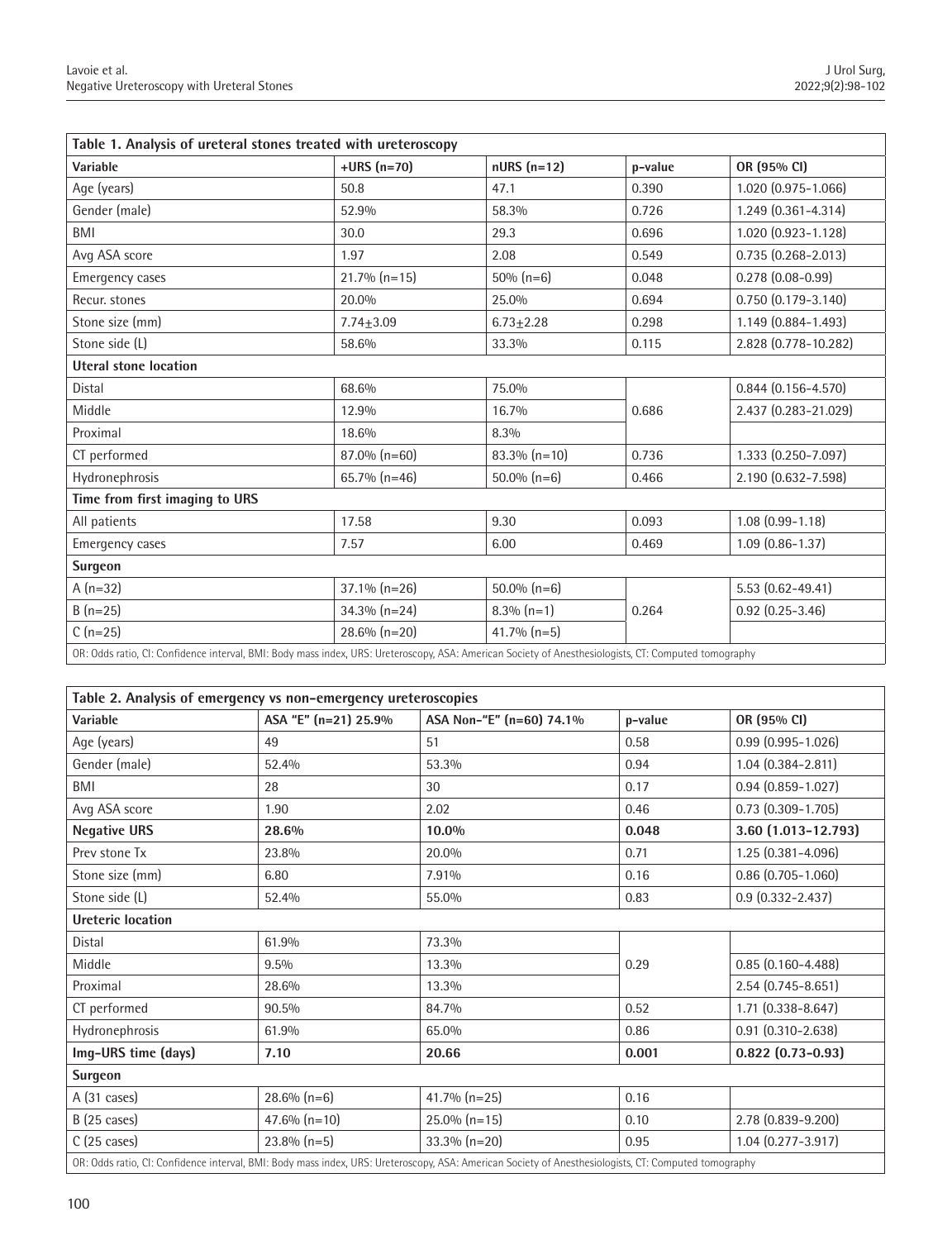# **Discussion**

Our findings have illustrated a relatively high rate of negative ureteroscopies are being performed at our centre Knowing that 14% of endoscopic interventions for ureteral stones could be avoided, our goal should be to minimize nURS to enhance patient safety and the use of operative resources.

To date, this is the only series investigating negative ureteroscopies for patients undergoing ureteroscopy for ureteric stones. Several nURS reports have been published that combine renal and ureteral procedures. As our definition of nURS was the absence of the ureteric stones identified at the time of diagnosis, we sought to investigate this important sub-population of patients undergoing ureteroscopy. As they are usually symptomatic at the time of consultation, they are motivated to proceed with expedited surgery to avoid ongoing symptoms.

With this in mind, our experience is not significantly different then other reported rates. Kreshover et al. (6) reported 9.8% nURS rate from 2011 (over 256 renal+ureteric cases). Similarly, using California's administrative data, Lamberts et al. (7) found that of 19,000 ureteroscopies 6.3% were negative procedures. Again, a distinction was not made for stone presenting in the ureter. This is avoided in our analysis, as nURS was determined on the basis of intra-operative findings compared to a re-review of pre-operative imaging.

Somewhat counter-intuitively we have found that nURS disproportionately affects patients undergoing expedited ureteroscopy. Given that stone sizes and locations were similar, presumably these patients are being prioritized due to intractable pain and coping difficulties. When expedited surgery was performed within 7 days, 28.6% (6/21) of these patients presumably passed their stone before surgery compared to 10% (6/60) in those performed within 3 weeks. Why this population seems to pass stones more readily is unknown, however it does highlight the need for repeat imaging no matter how short the delay between evaluation and surgery, especially in those who are very symptomatic, as our review suggests they may be more likely to pass their stone. Parallel experiences have been reported in general surgery, where appendectomy has shown benefits of protocolized imaging and nomogram stratification. By using routine imaging to aid the clinical diagnosis of appendicitis, negative appendectomy rates decrease from 15% to 4.5% (8). The acceptable rate of negative procedures may be different for each procedure, but obviously our goal is to reduce it as much as feasibly possible.

At our center, reimaging for expedited surgery has not been used for several reasons. Firstly, before this analysis there was not a good understanding of the frequency of events. Additionally, these patients are not admitted at the time of consultation, and once in hospital for their surgery, limited accessibility to afterhours non-urgent imaging (namely ultrasonography). Difficulties also exist when arranging urgent outpatient imaging appointments with a few days notice, especially in rural communities where radiology services may not be readily available.

Therefore, with our new insight into this source of overtreatment, we have instituted a policy to reimage patients with a KUB X-ray the day before their surgery. If their stone was not visible on X-ray at the time of consultation, they be brought to our out-patient surgery center earlier in the day, and an ultrasound will be arranged with radiology. With these small steps, we hope to reduce the frequency of nURS, thereby avoiding unnecessary procedures and wasted surgical resources. Future analyses will then help to ascertain whether meaningful reductions in nURS rates can be achieved.

## **Conclusions**

We have identified 14% of patients undergoing ureteroscopy for ureteral stones at our center are being overtreated. Therefore, we believe that it is imperative that reimaging be considered in this patient population before surgery.

#### **Ethics**

**Ethics Committee Approval:** This study was approved University of Alberta Research Ethics Board (approval number: Pro00057396).

**Informed Consent:** Retrospective study.

**Peer-review:** Externally and internally peer-reviewed.

#### **Authorship Contributions**

Surgical and Medical Practices: T.W., T.S., S.D., Concept: T.W., T.S., S.D., Design: C.L., T.W., T.S., S.D., Data Collection or Processing: C.L., M.L., Analysis or Interpretation: C.L., M.L., Literature Search: C.L., M.L., Writing: C.L., S.D.

**Conflict of Interest:** No conflict of interest was declared by the authors.

**Financial Disclosure:** The authors declare that they have no relevant financial.

## **References**

- 1. Scales CD Jr, Smith AC, Hanley JM, Saigal CS. Prevalence of Kidney Stones in the United States. Urologic Diseases in America Project. Eur Urol 2012;62:160-165.
- 2. Segura JW, Preminger GM, Assimos DG, Dretler SP, Kahn RI, Lingeman JE, Macaluso JN. Ureteral Stones Clinical Guidelines Panel summary report on